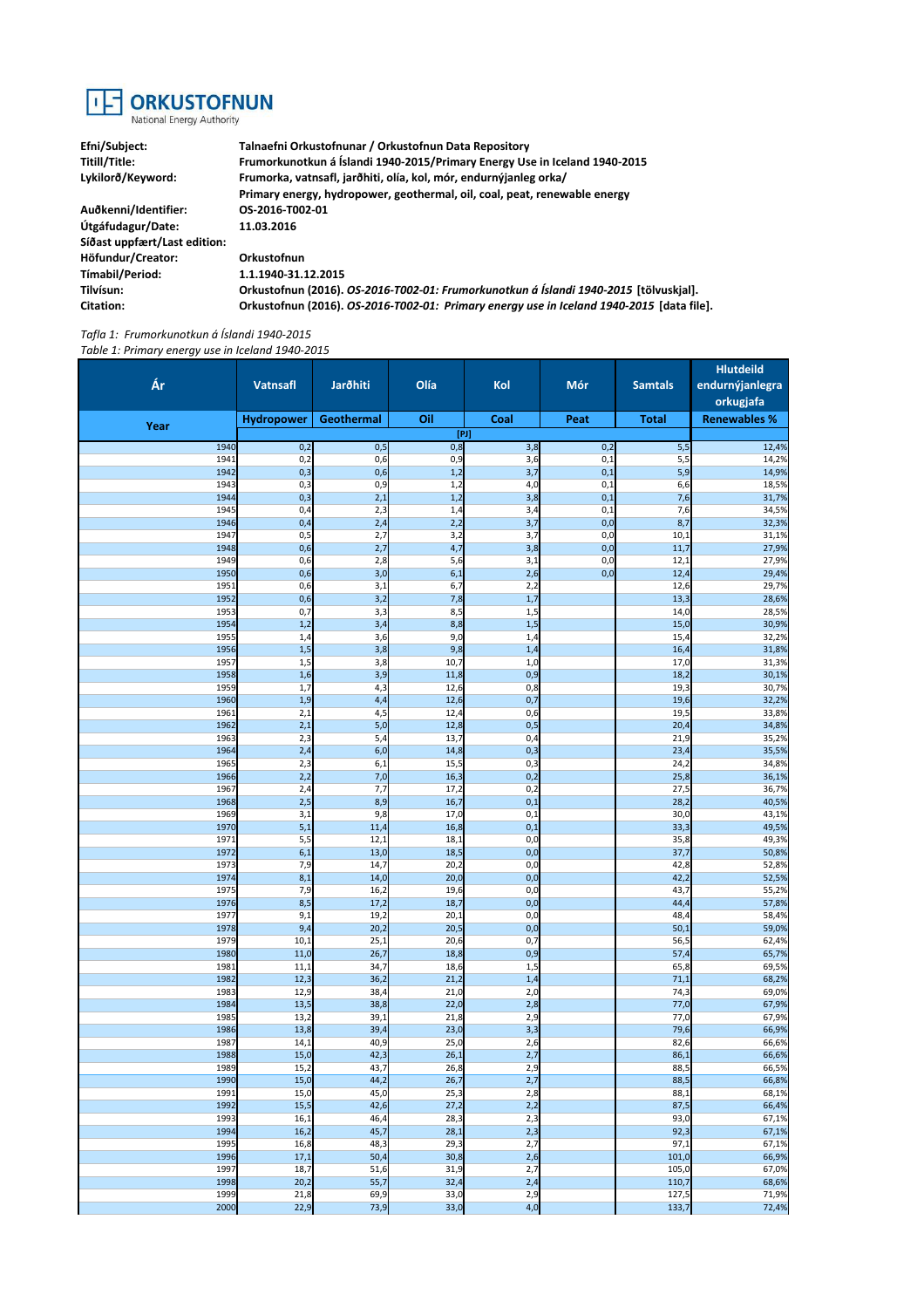| *Áætlaðar tölur |      |       |      |     |  |       |       |  |  |
|-----------------|------|-------|------|-----|--|-------|-------|--|--|
| 2015            | 49,6 | 173,0 | 34,2 | 4,2 |  | 261,0 | 85,3% |  |  |
| 2014            | 46,3 | 172,7 | 30,9 | 3,8 |  | 253,7 | 86,3% |  |  |
| 2013            | 46,3 | 173,0 | 30,1 | 4,6 |  | 254,0 | 86,4% |  |  |
| 2012            | 44,4 | 173,0 | 29,0 | 4,0 |  | 250,4 | 86,8% |  |  |
| 2011            | 45,0 | 156,1 | 29,3 | 3,9 |  | 234,3 | 85,8% |  |  |
| 2010            | 45,3 | 155,2 | 29,6 | 3,9 |  | 234,0 | 85,7% |  |  |
| 2009            | 44,2 | 157,8 | 30,8 | 3,7 |  | 236,5 | 85,4% |  |  |
| 2008            | 44,7 | 144,3 | 33,1 | 4,0 |  | 226,1 | 83,6% |  |  |
| 2007            | 30,2 | 132,7 | 36,0 | 4,6 |  | 203,5 | 80,1% |  |  |
| 2006            | 26,2 | 107,8 | 34,4 | 4,3 |  | 172,7 | 77,6% |  |  |
| 2005            | 25,2 | 79,7  | 32,5 | 4,2 |  | 141,6 | 74,1% |  |  |
| 2004            | 25,7 | 77,5  | 33,7 | 4,4 |  | 141,3 | 73,0% |  |  |
| 2003            | 25,5 | 80,1  | 31,8 | 4,2 |  | 141,6 | 74,6% |  |  |
| 2002            | 25,1 | 79,8  | 32,2 | 4,3 |  | 141,3 | 74,2% |  |  |
| 2001            | 23,7 | 78,6  | 30,7 | 4,3 |  | 137,3 | 74,5% |  |  |

*\*Estimate*